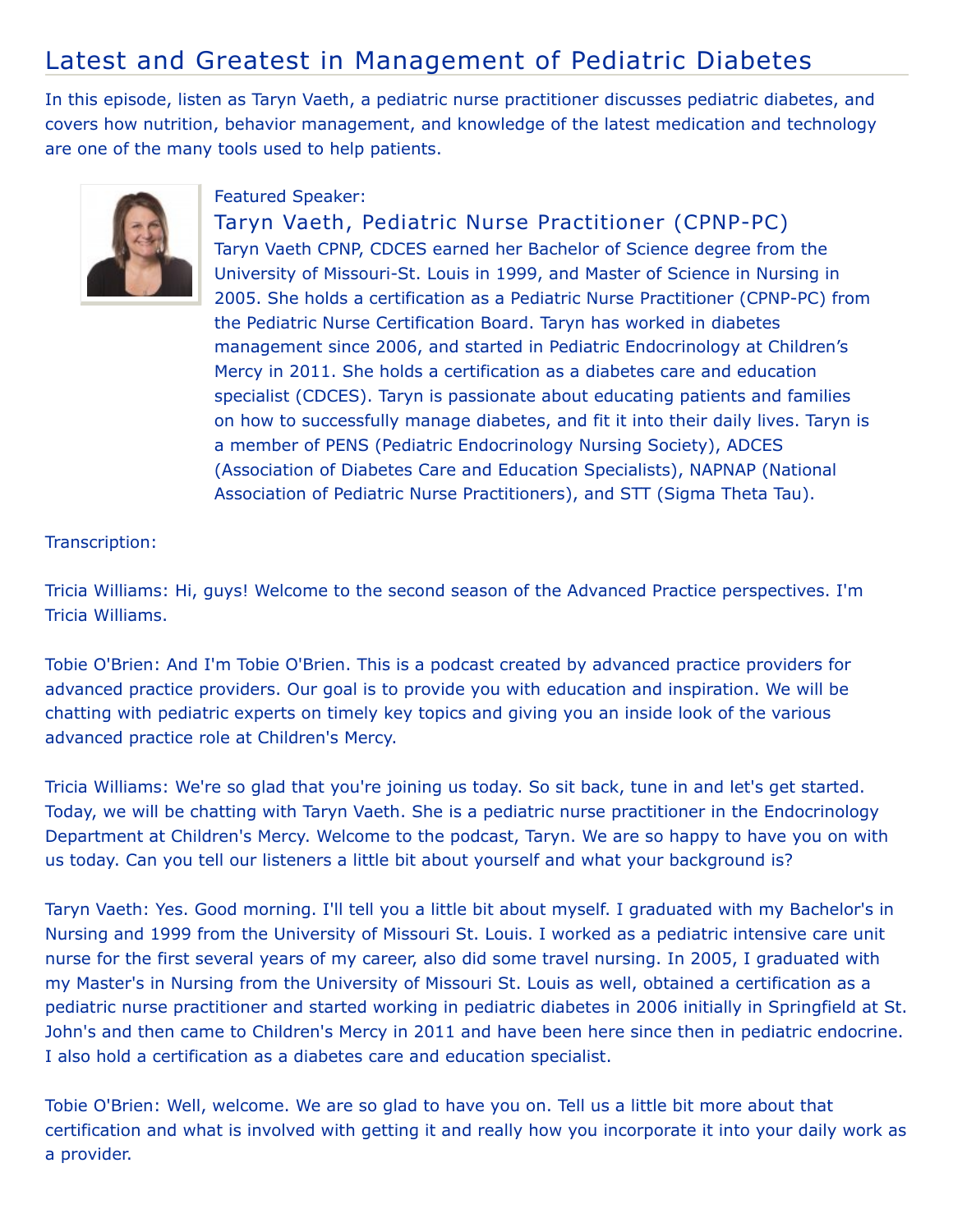Taryn Vaeth: Yes. So the Certification for Diabetes Care and Education Specialists was formerly known as the CDE, so some people may have heard that term or certified diabetes educator. It is available to take the exam from multiple disciplines, so physicians, nurse practitioners, nurses, dieticians, pharmacists, psychologist, and social workers. So we have many that can take the exam. To be eligible for the exam, you have to have a thousand hours of diabetes care and education documented over the last five years, in addition, 15 continuing education credits that are diabetes specific. So, those are the requirements to be eligible. Once you apply and take the exam, you know, it's not just about pediatrics and so it's about type 1 diabetes, type 2 diabetes, pediatrics, adults and gestational. Once you pass the exam to uphold your certification, you have to continue to get 75 hours of continuing education every five years to keep your certification.

Tricia Williams: Wow. That's a lot of education on top of all the things that we already have to do for our advanced practice nursing.

Taryn Vaeth: It is. And I think it allows for daily work, it allows you to really be an expert in the field. Having the requirement to have 75 hours of continuing education every five years, it really keeps you up to date on contemporary knowledge and then bringing back those best practices back to clinic for your daily work.

Tricia Williams: Can you shed some light on what that means in your daily work, kind of how you incorporate it in taking care of your patients?

Taryn Vaeth: Yes. So when I'm seeing patients with diabetes, keeping them up to date on what is available in terms of newer technology. Also knowing what's available for them, medications and then just allowing, you know, knowledge sharing best practices with patients.

Tricia Williams: Like in regards to nutritional support, medication management, those types of things?

Taryn Vaeth: Yes, really all of it. From, you know, helping them with behaviors, tasks. Nutrition management. Helping them with technology, updates, data review. So it really encompasses the whole profession with the continuing education and allowing you to bring that expert knowledge back to the patient.

Tobie O'Brien: So Taryn, when I think about diabetes and pediatrics, I think about type 1 mainly, but I know now in pediatrics, there's more type 2 as well. So will you do a little like education for us a little bit about each of those, perhaps?

Taryn Vaeth: Yes. So in pediatrics, you're absolutely correct. The primary diagnosis is type 1 diabetes. Just to review, type 1 diabetes is the autoimmune destruction of the insulin-producing beta cells. And in kids, especially less than age 10, that is the primary diagnosis. Type 2, we are seeing an increase. It would be very, very uncommon to see that prior to age 10 or, I say, pubertal kids. And, you know, just to look at the numbers here at Children's Mercy, so we do have a little bit of a skewed view because we do work with kids. But over the course of the last few years, we've averaged an estimated 300 new diagnoses of type 1 diabetes per year and, type 2, we average about 50 new diagnoses per year.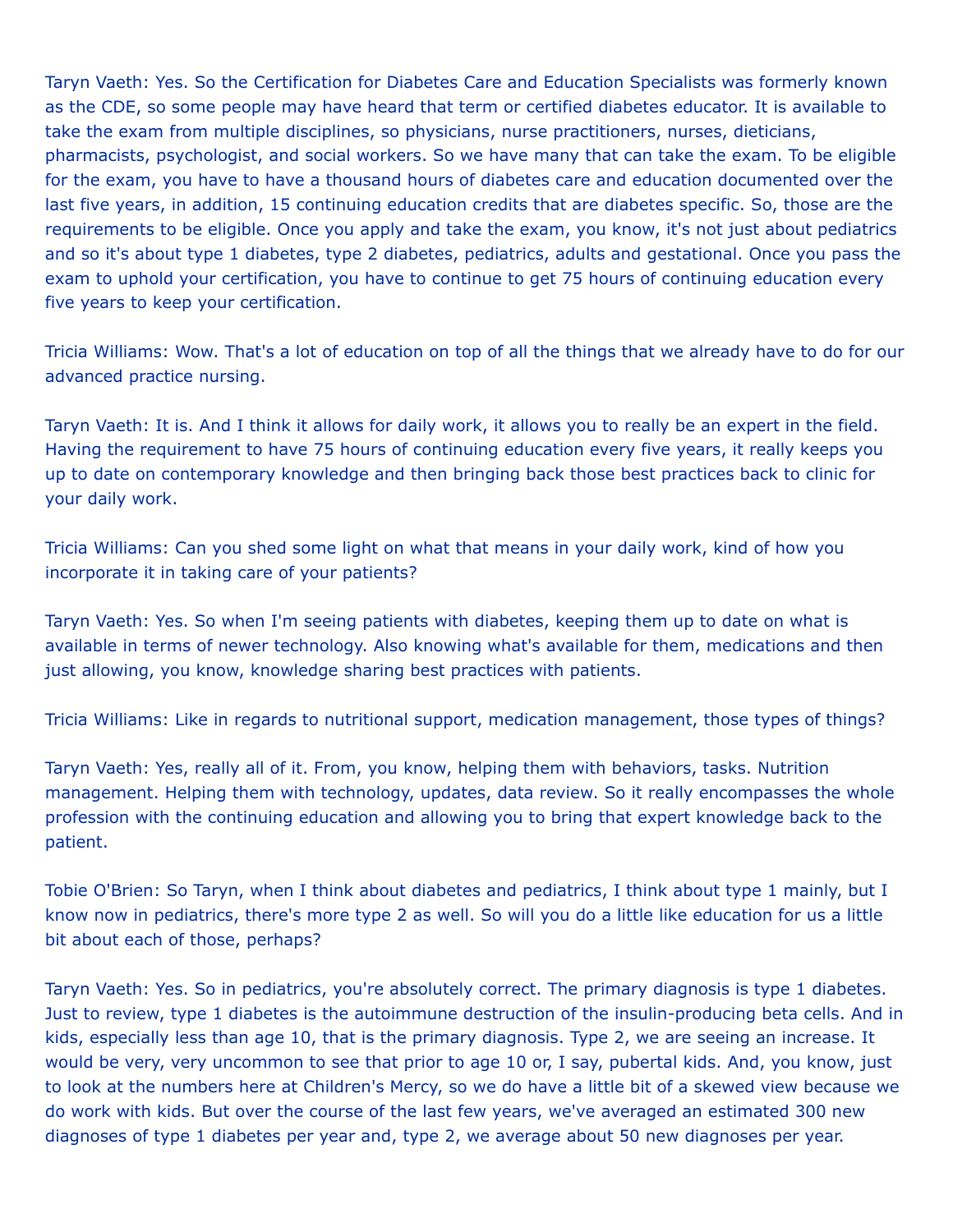Tricia Williams: So it sounds like your current patient load is typically type 1 diabetic patients, but you will have some type 2, correct?

Taryn Vaeth: Correct. In kids, different than adults, like I said, the primary diagnosis is type 1 and that is a majority of the population of kids.  $= I$  see with diabetes. We do have kids diagnosed yearly with type 2, but that is far less than type 1.

Tobie O'Brien: You mentioned also talking with these kids and their families about the latest technologies and such. So tell us more about what a visit would entail with, say, a family with a child that has been newly diagnosed. And do you pretty much see them for their initial diagnosis or how does that work when a child is newly diagnosed with type 1 diabetes?

Taryn Vaeth: Yes. So we've transitioned most of our new-onset diabetes education outpatient which has been great for families. So we call it LAND, Learning About New-onset Diabetes. So initially, we do a LAND 1 class where we are teaching them kind of just basics, how to use insulin, how to, you know, check a blood sugar. And then, they come back about two weeks later for LAND 2 class. So that is class And then at that visit, they also see a provider. So LAND 2 is the part of the diabetes education that I am involved with by seeing them at that visit. And we're going through their nuance at labs, talking about their diagnosis. And then, they come back for a one-month followup where we're then talking about, you know, technologies they are interested in, you know, an insulin pump, glucose sensor. And so that's the process of new-onset diabetes education with the patient.

Tricia Williams: I feel like every time in the news or commercial there's new technology that's popping up in regards to diabetic management. Would you be able to kind of shed some light on the technology that we are currently using for our patients? I heard you mentioned a couple of them.

Taryn Vaeth: Yes. So very exciting. I think back to when I started in diabetes management in 2006, the first glucose sensor had just been approved by the FDA in 2004. And we really didn't know what to do with the information. You know, people could potentially get them depending on insurance, but there was this thought of do we trust the data? Do we not? Do we use it for daily decision-making? Well, kind of fast forward, over the last few years, there's been some exciting advancements specifically with insulin pumps. So, we now treat patients with either multi-daily injections. And so what that is is they get a background or a basal insulin that keeps their blood sugar nice and steady. And then when they eat, we give them insulin to cover carbohydrates. So we term that insulin-to-carbohydrate ratio. So for example, let's say their ratio is one unit for every 15 grams of carbohydrate, and just to make it easy for math purposes, let's say the child's eating 60 grams of carbohydrates. So we would take 60 divided by 15 and they would get four units before they eat.

Insulin pumps will also mimic the same basal bolus type of regimen. And what is new and exciting is that now glucose sensors are communicating with insulin pumps to have a closed loop system. And what that means is that the glucose sensor will give not only a blood sugar continuously, but a prediction of where the blood sugar will be going. So for example, if it's predicting that the blood sugar will be going low, the pump will actually decrease insulin or potentially suspend insulin to prevent that hypoglycemia. Additionally, if it's predicting the blood sugar to go higher, it will then start to increase insulin to prevent the blood sugar from going out of upper side of normal.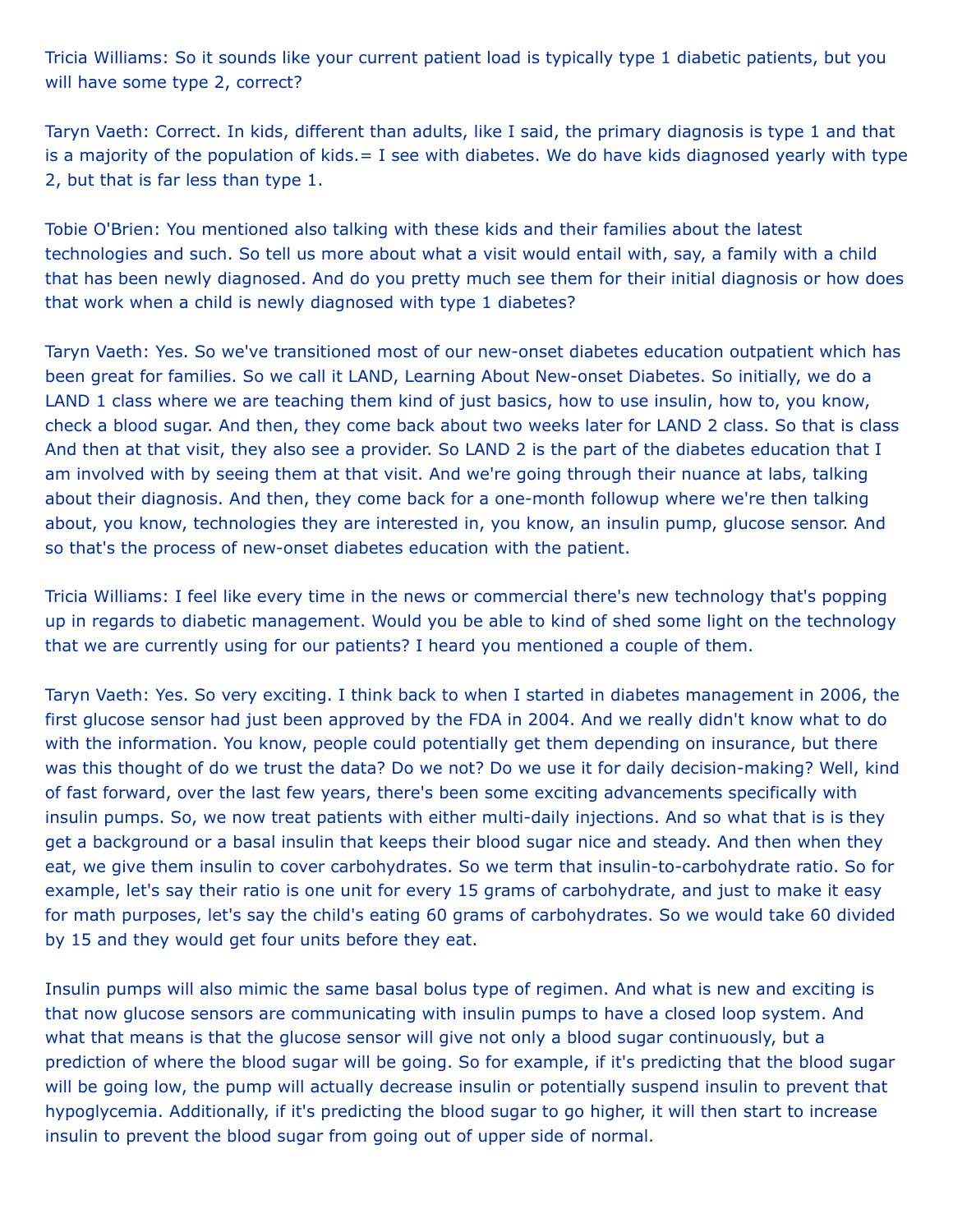Tricia Williams: Technology is amazing. The ability to be able to care for our patients with the advancement of technology is-- I'm in awe. So that is crazy.

Taryn Vaeth: It is very exciting. And, you know, I always think of teens and how hard it is to be a teen and then insert diabetes and all of the burdens and tasks that teens, any kid really, has to do. So, I think overall improving outcomes while decreasing burden is very exciting.

Tobie O'Brien: Absolutely. So it sounds to me as if before they can move on to the closed loop system, that sort of kind of self-manages it without like a human input. I think that's what I'm hearing from you. Is that correct? That before they move on to that, they they have a really good basis of education before they get that closed loop system?

Taryn Vaeth: Correct. So most insurances will require, you know, a few weeks of blood sugars. We like to provide education LAND 1, LAND 2 in that one-month followup to get them comfortable with taking shots, checking blood sugars and then adding in that technology at a pace that is comfortable for them. So, most kids start with the glucose sensor piece and then add an insulin pump and then those potentially will communicate together. There are currently now just with a new FDA approval within the last couple of weeks, there are three pump options that communicate with a glucose sensor and autoregulate that insulin. We do still ask them to enter carbohydrates. So it's all set up to what their settings are, but we do still ask the child to insert the amount of carbohydrates they're eating to allow it to be proactive. The pump will adjust later for a high blood sugar if for some reason they forget to do that. It just doesn't do it as perfectly as if they were to do it before they eat.

Tobie O'Brien: That makes sense. Okay. Taryn, tell us what research is sort of in progress regarding pediatric diabetes.

Taryn Vaeth: Yes. Our diabetes team at Children's Mercy has a very robust research program. And so when I'm thinking of diabetes research, I break it down into a few different groups. And so goals of research number one is to identify. So if we can identify people at risk for developing diabetes, whether that's family history, genetics, illness, exposure, then we can potentially then prevent, so that's the second piece. If we can identify who is at risk, can we prevent the autoimmune destruction of those insulin-producing beta cells?

And then the third piece of research is if someone has type one diabetes, how can we improve lives and outcomes for those living with diabetes? You know, thinking back to the hemoglobin A1c, following the Diabetes Control and Complications Trial, there was this knowledge that the hemoglobin A1c in good control would prevent long-term complications of diabetes. Now with sensors, we're learning so much more. There's a lot of talk now about time and range. So that means time your blood sugars are in range and the goal with the new technology is to be in range at least 70% of the time and then decreasing variability. So we know that if your blood sugar goes from 40 to 400, you can still potentially have a good average blood sugar and a good hemoglobin A1c. However, that variability has been proven to also lead to complications of diabetes.

So those are the three subsets and Children's Mercy is involved in many studies too numerous to mention. And then also, we participate in studies outside or with other organizations as well.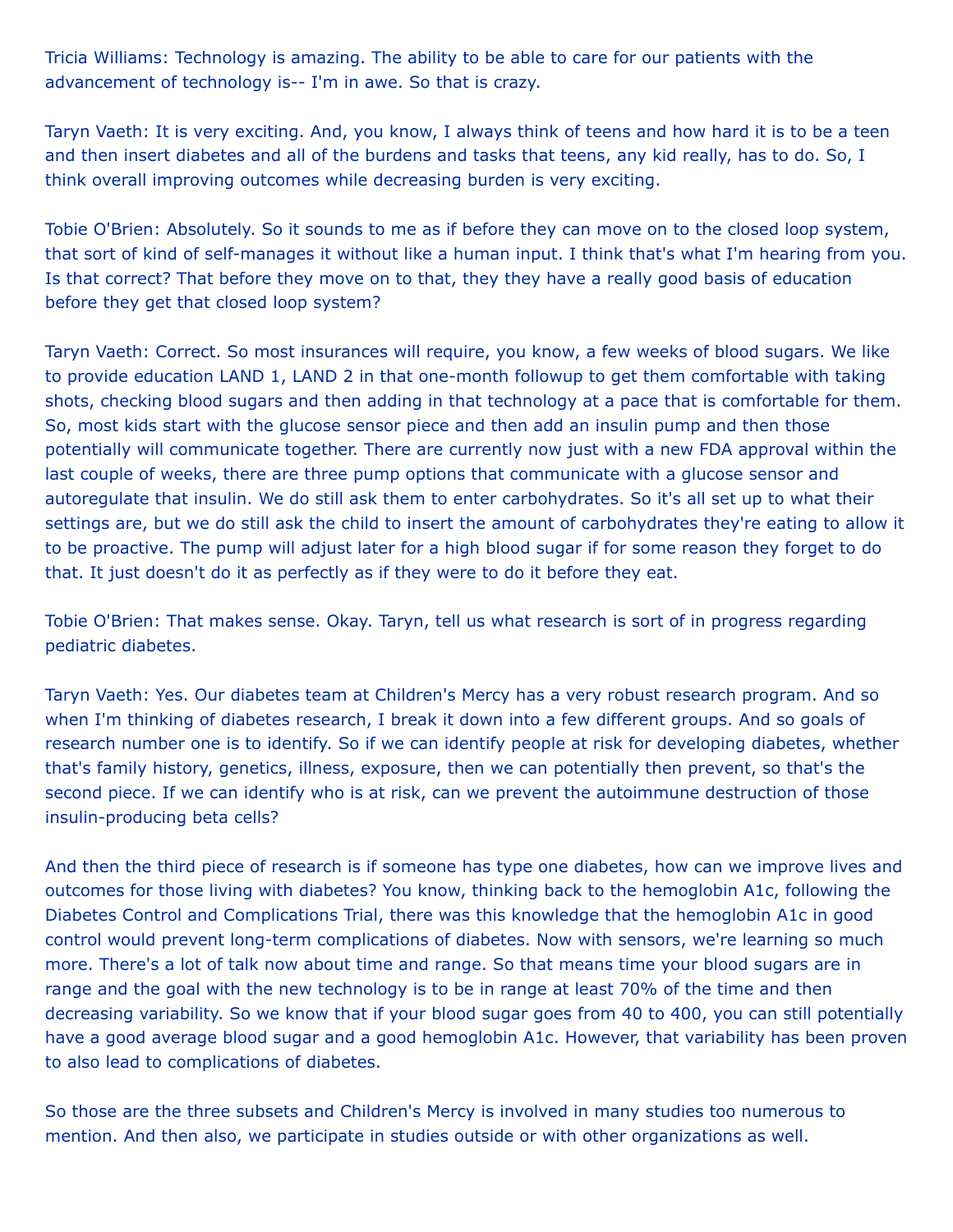Tricia Williams: It's definitely an exciting time to be a part of this particular medical field with the technology advancements and the research that is taking place. It's very exciting.

Taryn Vaeth: It's very exciting. I mean, even, like I said, since 2006, when I started in diabetes management, you know, the, the new development of glucose sensors, now these closed loop system pumps as they call them. And then looking forward into newer technology that will be available in the coming months to year is very exciting.

Tricia Williams: Yeah, and I think it's important for all advanced practice providers to kind of just be a little bit up to date on what's going on due to, you know, any subspecialty can come in contact with patients with this, you know, medical history. You know, just to be able to keep up to date on the technology that's happening to be able to provide that support for our patients when we do see them in our own particular clinic.

Tobie O'Brien: I agree, Tricia. Well, thank you, Taryn, so much for visiting with us today. For those of you that's been listening and, Taryn, you said that you've been listening as well. You know we end each episode by asking our guests the same question. So, for this season, we are asking what is a piece of advice that you've heard or read lately that has impacted you?

Taryn Vaeth: So my advice is actually from a patient. I had a patient very early in my diabetes management career. And, you know, when a kid comes in, we're downloading their data, giving them all of this objective information, it's kind of like a report card to them. And so I said to this particular patient, "Your A1c is awesome. Your numbers are perfect. You're doing great." And he just seemed very discouraged. And I said, "What's going on? You seem discouraged." And he said, "Well, I can't play football." And I said, "Well, what do you mean you can't play football?" He said, "Well, my coach said I can't play football because I have diabetes. And he doesn't know how to help me manage my diabetes during practice or games, or what if I have a low." And I said, "Wait a minute. You most certainly can play football" and helped him find a regimen that worked and fit into football. He had a very successful high school career, very successful college career. But I think the piece that impacted me is very early I learned that it is very important to find how diabetes can fit into the daily lives of patients and not have the patient's life revolve around diabetes care tasks.

Tricia Williams: That is a fantastic piece of advice and can go for so many things like don't let it happen. You know, don't focus your life around it. You make it fit into your life.

Taryn Vaeth: Exactly. And I think kind of back to what I was saying, it's really hard to be a kid and a teen, and then add in diabetes and add in all of the tasks and socializing with friends and activities. So really, it's very important and I learned very early on to be inspired by that. But it's so important to find a way to get that diabetes to fit in.

Tobie O'Brien: And I love hearing how you were paying attention and reading his cues. Like, you know, you knew to kind of say, "Well, what, what else is going on?" Because everything looked good, but you could tell something was off and I love how you kind of dug into that a little bit.

Taryn Vaeth: Yeah, you know, I was in the habit of just going through my task list of "Your numbers are great. Your A1c is great. Everything's great." Assuming that then, well, my patients should be happy,